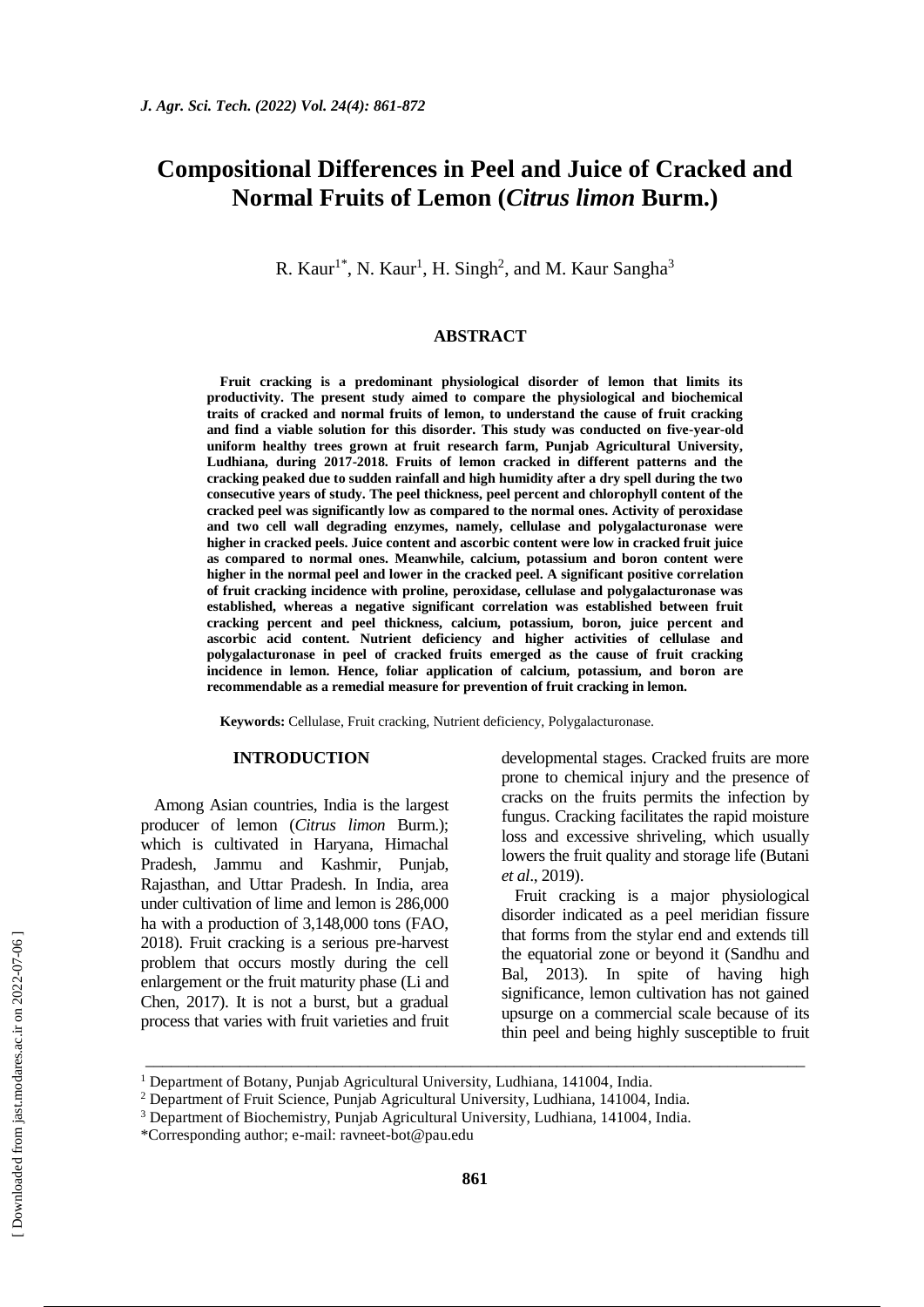cracking. It is noticeable in almost all the citrus varieties. Besides citrus, fruit cracking, which is referred as fruit creasing or fruit splitting, is also seen in litchi, mango, pomegranate, cherry, apple, guava etc. (Cronje *et al.,* 2011).

The several factors that influence and contribute to fruit cracking in citrus include the pressure induced by the most expeditiously spreading pulp during the process of fruit growth and development resulting in the formation of microcracks in the flavedo that causes initiation of split at the stylar end (Barry and Bower, 1997; Kaur *et al*., 2022). Factors that contribute to the onset of fruit cracking in citrus could be cultural, environmental, morphological and nutrient imbalance. The cultural and environmental factors include irregular water supply, nutrient mis-management, heavy crop load, warm and humid weather conditions (Barry and Bower, 1997). The morphological factors that contribute to fruit cracking are thickness of peel (Holtzhausen, 1981) and its hardness (Li, 2009).

Earlier reports indicated that the enzymatic peeling of citrus fruit exhibited that albedo is efficiently degraded by the activity of enzyme, which acts on polygalacturonic acid and reduces pectins (Pretel *et al*., 2005). Enhanced loss of pectins and cellulose in the cell walls of rind tissue of sweet orange has been associated with fruit creasing (Li *et al*., 2009). We surmise that the estimation of comparative changes in enzymatic activity of normal and the cracked fruit will help in understanding of this disorder. The putative physiology of rind breakdown may be similar to fruit softening and fruit creasing caused by cell wall disassembly (Brummel, 2006). It was hypothesized that creasing may be due to architectural changes in structure of cell wall components, peel thickness, and activities of various enzymes involved in cell wall degradation.

Fruit cracking causes adverse effects on the yield and reduces economic returns to the growers. Cracked fruits further attract insects and pathogens that may cause decay in neighboring trees of the orchard, and to sanitize such orchards, intense labor may be required. Hence, an attempt was made to compare the cracked and normal fruits of lemon on the basis of their physiological and biochemical traits to understand the mechanism of fruit cracking

## **MATERIALS AND METHODS**

The present investigation was carried out at the fruit research farm of Fruit Science Department and Laboratory of Botany Department, Punjab Agricultural University, Ludhiana, during two consecutive years, i.e., 2017-2018. Lemon cv. Punjab Baramasi grafted on rootstock *Citrus jambhiri* Lush. (Rough lemon), and planted during August 2012 at a spacing of 6×3 m were selected as experimental trees. The experiment was conducted on five-years-old uniform healthy trees that were selected randomly in the orchard. A total of thirty trees were marked, which were distributed in five replications, keeping six trees per replication. The irrigation and fertilization schedule of the marked trees was according to the recommended practices given by Package of Practices, Punjab Agricultural University, Ludhiana (Anonymous, 2018). The soil of orchard was deep, well-drained and loamy sand. The studies were performed during the fruiting season, i.e., early April to mid-July of 2017 and 2018, and data presented is an average of two consecutive years. The collection of normal and cracked fruit samples were done separately at peak cracking stage by manual picking of fruits with the help of secateurs. Only freshly cracked fruits were collected by ignoring old, dried, and dropped cracked fruits. Five samples (i.e., normal and cracked separately) from every replication were collected for experimentation.

#### **Pattern of Cracking**

The pattern of cracking in the cracked fruits was categorized as radial, transverse, and irregular depending upon the type of fissure as described by Josan (1991).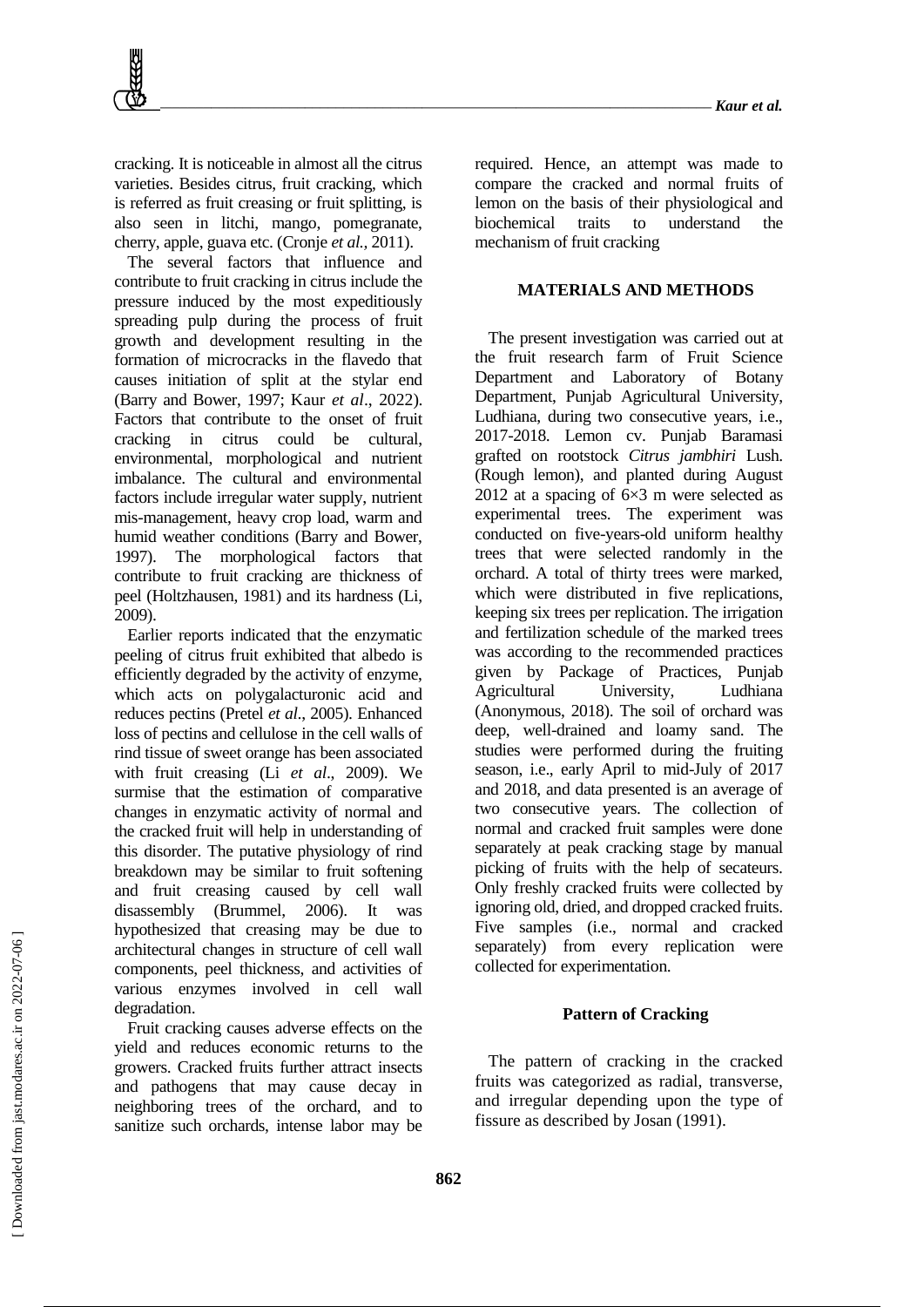## **Fruit Cracking Percent**

Total fruits on the tree were counted from first week of April (7 Days After Fruit Set; DAFS) till the date of harvest, i.e., mid-July (105 DAFS) during both the years of study. The number of cracked fruits was counted periodically at weekly interval. The percent of fruit cracking was calculated on the basis of total number of cracked fruits and fruits on the tree at weekly interval by employing the following formula:

| Fruit | cracking                      | percent |     |
|-------|-------------------------------|---------|-----|
|       | Number of cracked fruits x100 |         |     |
|       | Total number of fruits        |         | (1) |

#### **Physiological Parameters**

The peel thickness, peel percent, and juice percent were quantified from normal and cracked fruits. To record peel thickness, the peel of fresh normal and cracked fruits was taken by hand peeling at weekly interval. Peel thickness of normal and cracked fruits was recorded with the help of Vernier's caliper in mm.

To record peel percent, the peels of normal and cracked fruits were removed and weighed. The peel percent was calculated on fresh fruit weight basis by employing the following formula:

$$
Peel
$$
 
$$
Peel
$$
 
$$
Neight of fruit \times 100
$$

To calculate juice percent, the fruit weight was recorded followed by extraction of juice and measurement of its weight. The juice percent was calculated on fresh fruit basis.

$$
Juice percent = \frac{Weight of juice(g)}{Weight of fruit(g)} \times 100
$$
\n(3)

## **Biochemical Characteristics**

The proline content, activity of peroxidase, cellulose, and polygalacturonase and the nutrient content was analyzed in the peel of cracked and normal fruits. Proline determination was done according to the methods of Bates *et al*. (1973). Peroxidase (POX) (EC 1.11.1.7) activity was assayed by the method provided by Thomas *et al*. (1981). The activity of two cell wall degrading enzymes, namely, cellulase (EC 3.2.1.4) and polygalacturonase (EC 3.2.1.15) were estimated following the methods described by Malik and Singh (1980).

Calcium, potassium, and boron content of peels of both normal and cracked fruits was determined by digesting one gram of each sample in 10 mL of di-acid mixture of nitric acid and perchloric acid in the ratio of 3:1. Potassium content was estimated by the flame photometer as per method described by Chapman and Pratt (1961), while calcium content was determined by atomic absorption spectrophotometer. Boron was determined by Azomethine-H method described by Berger and Truog (1939).

Juice percent and ascorbic acid (vitamin C) content of juice were quantified in normal and cracked fruit juice using the standard methods (AOAC, 1990).

## **Agro Meteorological Data**

The agro meteorological data *viz*., maximum and minimum temperature, relative humidity, rainfall intensity and number of rainy days for two study years was attained from School of Agricultural Meteorology, PAU.

#### **Statistical Analysis**

The data was analyzed statistically using Tukey's HSD test. Differences were considered statistically significant at  $P \le 0.05$ using Statistical Analysis Software (SAS) version 9.3 for Windows. Pearson correlation coefficients were generated for establishing a correlation between fruit cracking parameters by using Statistical

(2)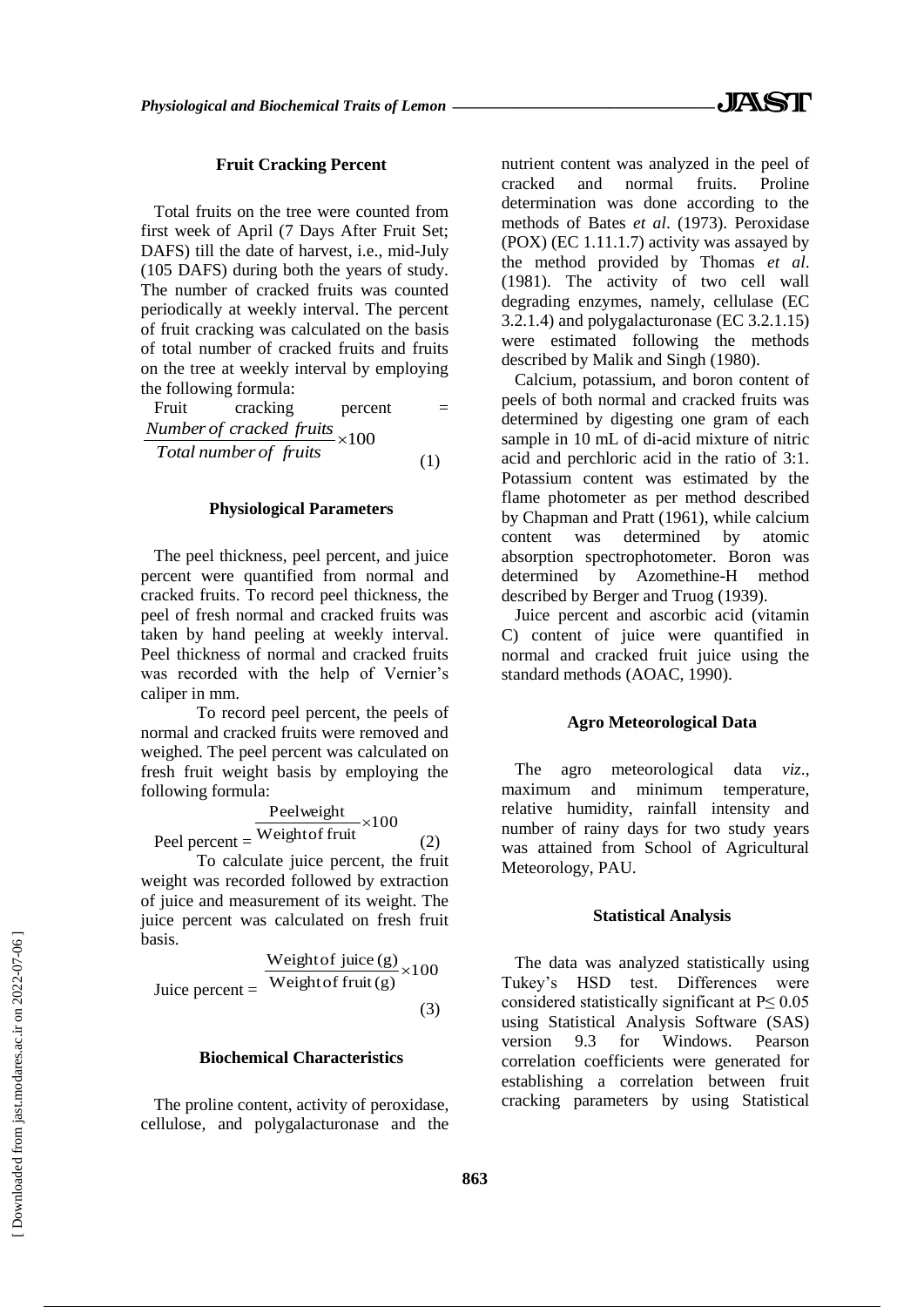*\_\_\_\_\_\_\_\_\_\_\_\_\_\_\_\_\_\_\_\_\_\_\_\_\_\_\_\_\_\_\_\_\_\_\_\_\_\_\_\_\_\_\_\_\_\_\_\_\_\_\_\_\_\_\_\_\_\_\_\_\_\_\_\_\_\_\_\_\_\_\_\_\_ Kaur et al.*

Package for the Social Sciences (SPSS) version 16.0 for windows.

## **RESULTS AND DISCUSSION**

## **Pattern of Cracking**

Pattern of cracking in lemon fruit was categorized as radial, transverse, irregular, oblique and combination of radial and transverse cracking (Figure 1). Cracking that initiated at the stylar end of the fruit and extended to the equatorial zone was regarded as 'radial' type of cracking. In 'transverse' cracking, fissure originated between the two ends of fruits. The various kinds of cracking that followed no set pattern were regarded as 'irregular'. The initiation of cracking was observed in the last week of May and first week of June during 2017 and 2018, respectively. The fresh initiation of cracking continued till mid-July during the two years of investigation.

## **Fruit Cracking (%)**

The data on percent fruit cracking on the basis of number of cracked fruits per tree in lemon is presented in Figure 2. During 2017, cracking was initially observed on 22nd May (1.04% fruit cracking), thereafter, an increase in cracking was recorded from 22nd May to 26<sup>th</sup> June, which declined thereafter. The fruit-cracking peak (17.57%) was recorded on 26<sup>th</sup> June. During mid-July, new cracking did not appear, only old cracked fruits on the trees were seen, which were infested with insects, pests and fungus. By the end of July, few of the cracked fruits dropped off and cracked fruits were 5.48% only. In our study, cracking was observed to peak on  $26<sup>th</sup>$  June, which could be due to a sudden rise in the humidity caused by two rainy days after a continued dry spell (Annexure 1).

During 2018, cracking initiated in the first week of June and continued till mid-July. In the first week of June, 2.18% cracking was recorded. Cracking increased continuously from 5th June till 3rd July, it became maximal  $(18.34\%)$  on  $3<sup>rd</sup>$  July and declined significantly thereafter. A peak in cracking was possibly due to heavy rainfall and humidity as supported by agro meteorological data (Annexure 1). Through anatomical studies, Kaur *et al*. (2019) reported that fruit cracking in lemon might be due to sudden excessive influx of water



**Figure 1**. Patterns of cracking: (a) Radial cracking, (b) Transvers cracking, (c) Irregular cracking, (d) Oblique cracking, (e) Combination of radial and transverse cracking.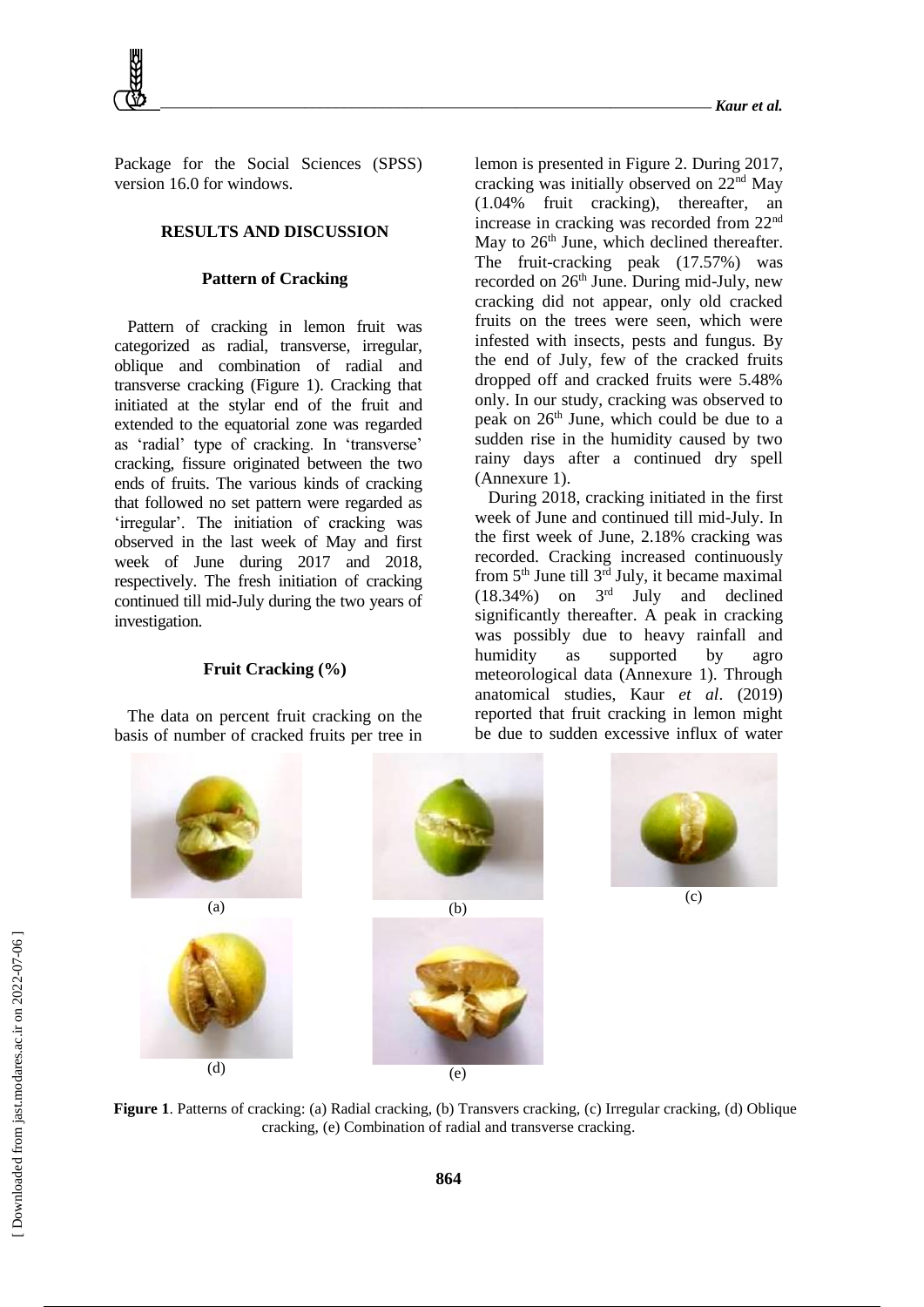

**Figure 2.** Fruit cracking (%) at weekly interval during 2017 and 2018.

after a continuous low water influx. This irregularity in influx of water creates tension in xylem vessels. The disorganization of xylem tissue due to discontinuity in water transport, followed by pulp expanding, resulted in thinner peels leading to fruit cracking. The disorganization of vascular tissues was also seen in pedicel of cracked fruit, which disrupts the regular transport of water and nutrients to the developing fruit, resulting in fruit cracking. Milad and Shackel (1992) observed similar pattern of fruit cracking in prune and suggested that pre-mature strengthened cells are unable to react to sudden supply of large threshold of water after a period of dry spell; consequently, the pulp expands in volume and exerts large tension on peel, which causes eventual breakdown of tissue and induces microcracks on upper surface of peel, resulting in cracking. Khehra and Bal (2014) reported that fruit cracking in lemon peaked when atmospheric humidity and soil moisture status increased abruptly following onset of monsoon rains. High water supply triggers high incidence of fruit cracking and osmotic potential favors the enhanced absorption of water by fruits, which, in turn, leads to fruit cracking (Lu and Lin 2011).

#### **Physiological Attributes**

The data presented in Figures 3-a and -b show, respectively, the peel thickness and peel percent of normal and cracked fruits of lemon. The peel thickness of normal fruits (1.34 mm) was significantly higher compared to cracked fruits (0.97mm). The data on peel percent exhibited a trend similar to the peel thickness and revealed significant variation in peel percent of cracked and normal fruits. Peel percent in normal fruits (18.59%) was higher compared to the cracked fruits (15.55%).

In the present study, fruit cracking was significantly high in fruits having thinner peels and less peel percent. The peel development occurs during stage I and II, while the pulp growth occurs during stage II. Intracellular space of albedo absorbs pressure exerted by the expanding pulp and then the flavedo gets stretched and becomes thinner. Thus, thin flavedo or peel is unable to accommodate the increase in pulp volume making such fruits prone to cracking. This leads to fruit cracking at the stylar end wherever rind is thinner and weaker (Garcia Luis *et al*., 2001). Similar results on fruit cracking were reported earlier by Kaur *et al*. (2019), who suggested that the peels of cracked fruits were rough, coarse and thinner as compared to peels of normal fruits. A negative correlation of fruit cracking with peel thickness has been reported by Ali *et al*. (2000). There are other reports indicating that fruit cracking is associated with peel thickness and, among these, a study made by Li and Chen (2017) reported that citrus cultivars with low fruit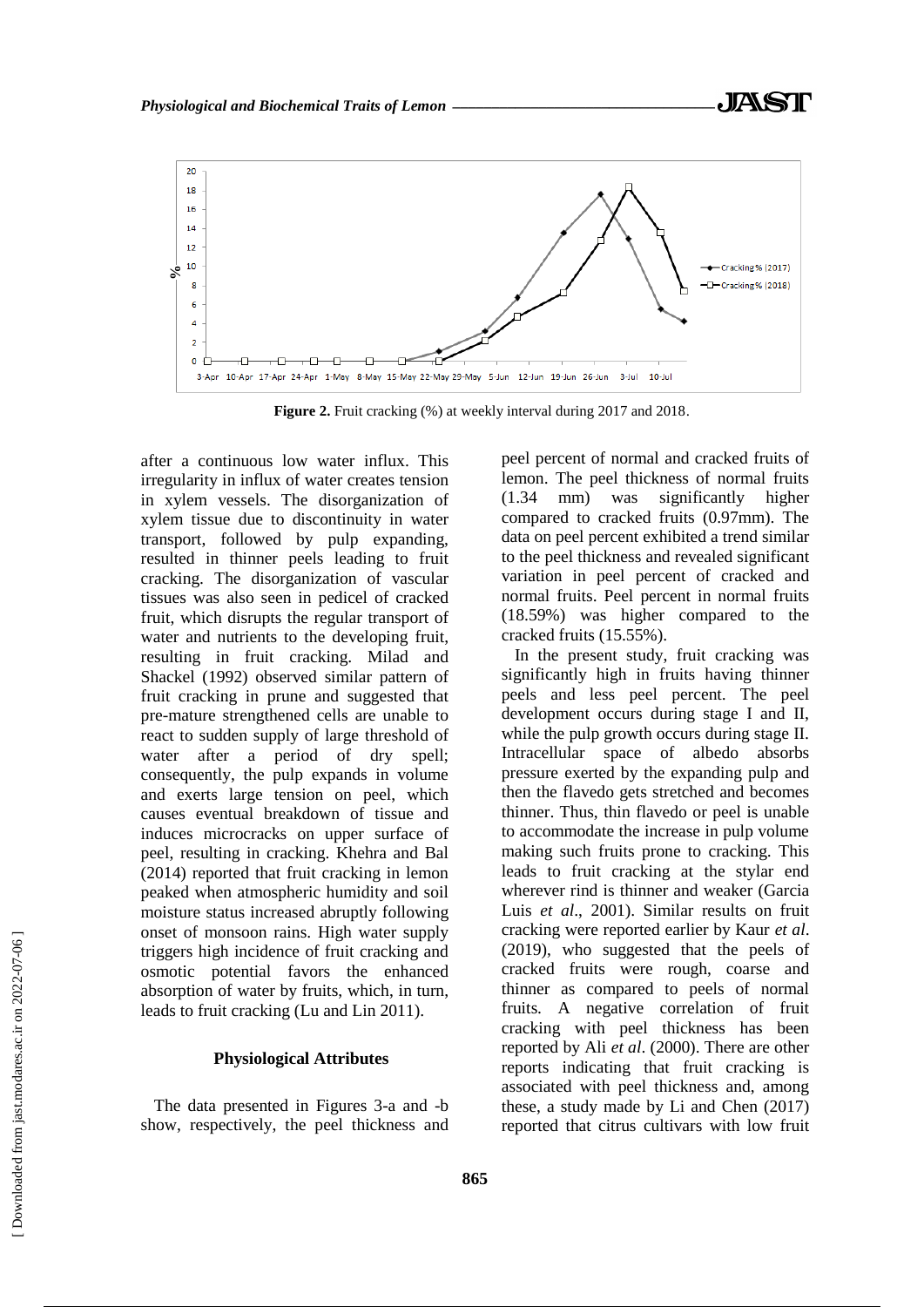

**Figure 3.** Peel characteristics: (3a) Peel thickness and (3b) Peel percent of normal and cracked fruits of lemon. (Mean values in each bar are significantly different (P≤ 0.05) depicted by alphabet and standard error bars).

cracking rate showed significantly higher fruit peel thickness and hardness compared to cultivars with high fruit cracking rate.

#### **Biochemical Attributes**

Fruit Peel: Cellulose is one of the prime constituents of the plant cell wall and this macromolecule can be degraded by plant cellulase, besides this galacturonic acid is the main component of pectin in flavedo of the citrus fruit. In the present study, the activity of cellulase was significantly higher (13.6 µg D-glucose released  $g^{-1}$  FW min<sup>-1</sup>) in peels of cracked fruits compared to the peels of normal fruit (7.17 µg D-glucose released g -1 FW min-1 ) (Figure 4-a). The activity of Polygalacturonase (PG) in the peels of normal and cracked fruits of lemon followed trend similar to cellulase (Figure 4-b). Higher activity of PG was registered with peel of cracked fruits (14.3 µg Dgalacturonic acid released  $g^{-1}$  FW min<sup>-1</sup>) compared to the normal fruit peels (9.84 µg D-galacturonic acid released  $g^{-1}$  FW min<sup>-1</sup>). The higher activity of cellulase and polygalacturonase in the albedo and flavedo of cracked fruits causes reduction in cell wall hardening, reduced peel thickness, stiffness and reduced tensile strength of peel, cell wall loosening and crack formation. Li

*et al*. (2009) reported a linear correlation of cracking incidence in sweet orange with the activities of polygalacturonase and cellulase in sweet orange cultivars. The present findings are close to the observations made by Saleem *et al*. (2014) in Washington Navel and Navelina sweet orange who reported that albedo of cracked fruit showed significantly higher activity of polygalacturonase than the albedo of normal fruit at the same stage. The upraised activity of polygalacturonase in the albedo and flavedo of cracked fruits compared with normal fruits appear to be associated with the enhanced loss of pectins. This loss of pectin is accompanied by accumulation of starch in the cell walls of the albedo and alteration in mechanical properties of peel that cause cell wall loosening and possibly induces cracks.

The activity of Peroxidase (POD) was significantly higher in peel of cracked [3.51  $(∆A min<sup>-1</sup> g<sup>-1</sup>)$  FW of peel] lemon fruits as compared to peel of normal fruits [2.98 (∆A  $\min^{-1} g^{-1}$ ) FW of peel] as presented in Figure 4-c. Peroxidase plays an important role in the oxidative degradation of phenolic compounds, which can lead to the production of brown polymers (Tomas and Espin 2001). Robinson (1991) worked out the relationship between POD activity and physiological disorders in vegetables and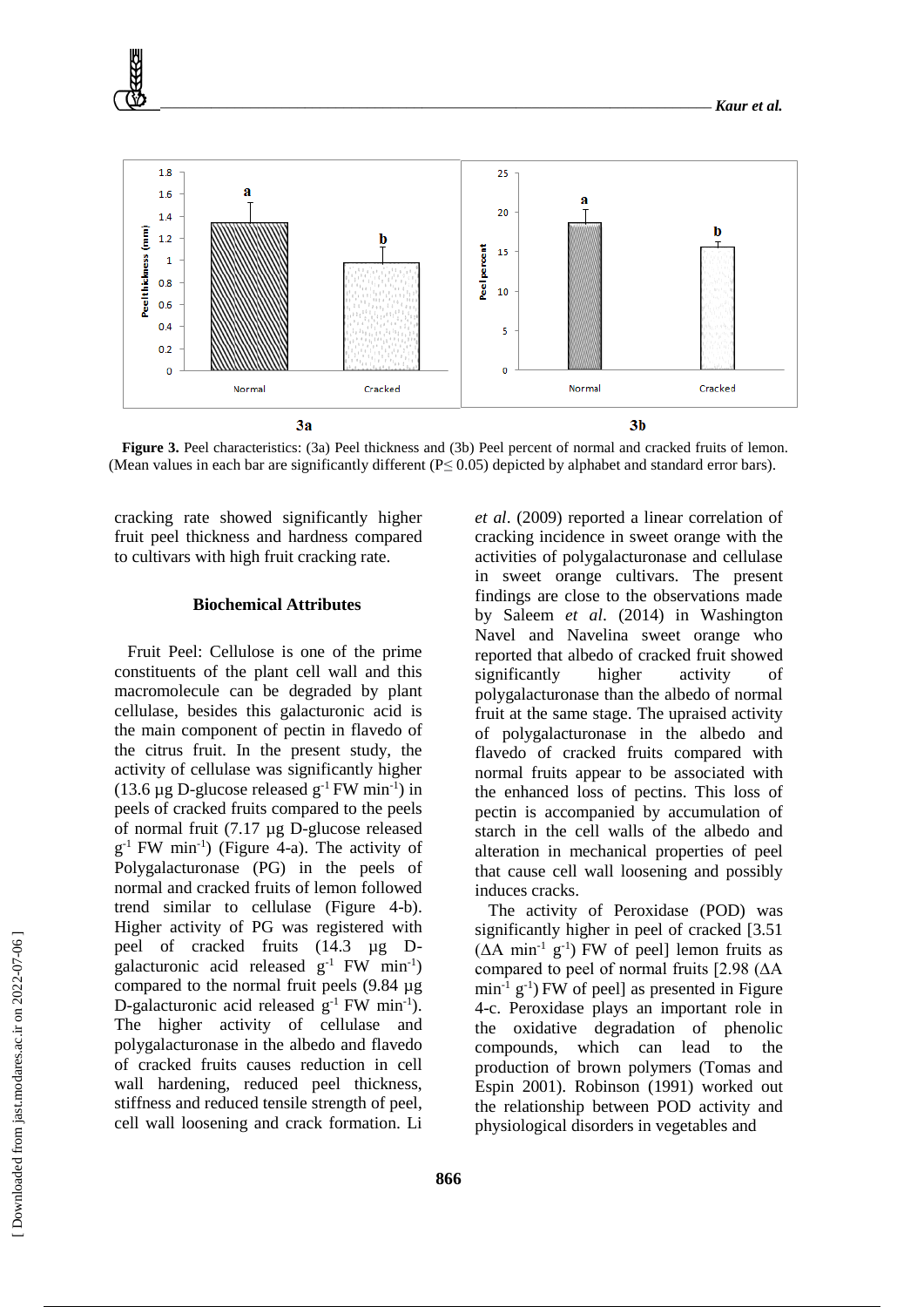

**Figure 4.** Biochemical attributes of normal and cracked fruit peels of leomn: (4a) Cellulase activity, (4b) Polygalacturonase activity, (4c) Peroxidase acitivy, and (4d) Proline acitivity. (Mean values in each bar are significantly different ( $P \le 0.05$ ) depicted by alphabet and standard error bars).



**Figure 5.** Comparative changes in Calcium (Ca), potassium (K) and Boron (B) content of normal and cracked fruits of lemon. (Mean values in each bar are significantly different ( $P \le 0.05$ ) depicted by alphabet and standard error bars).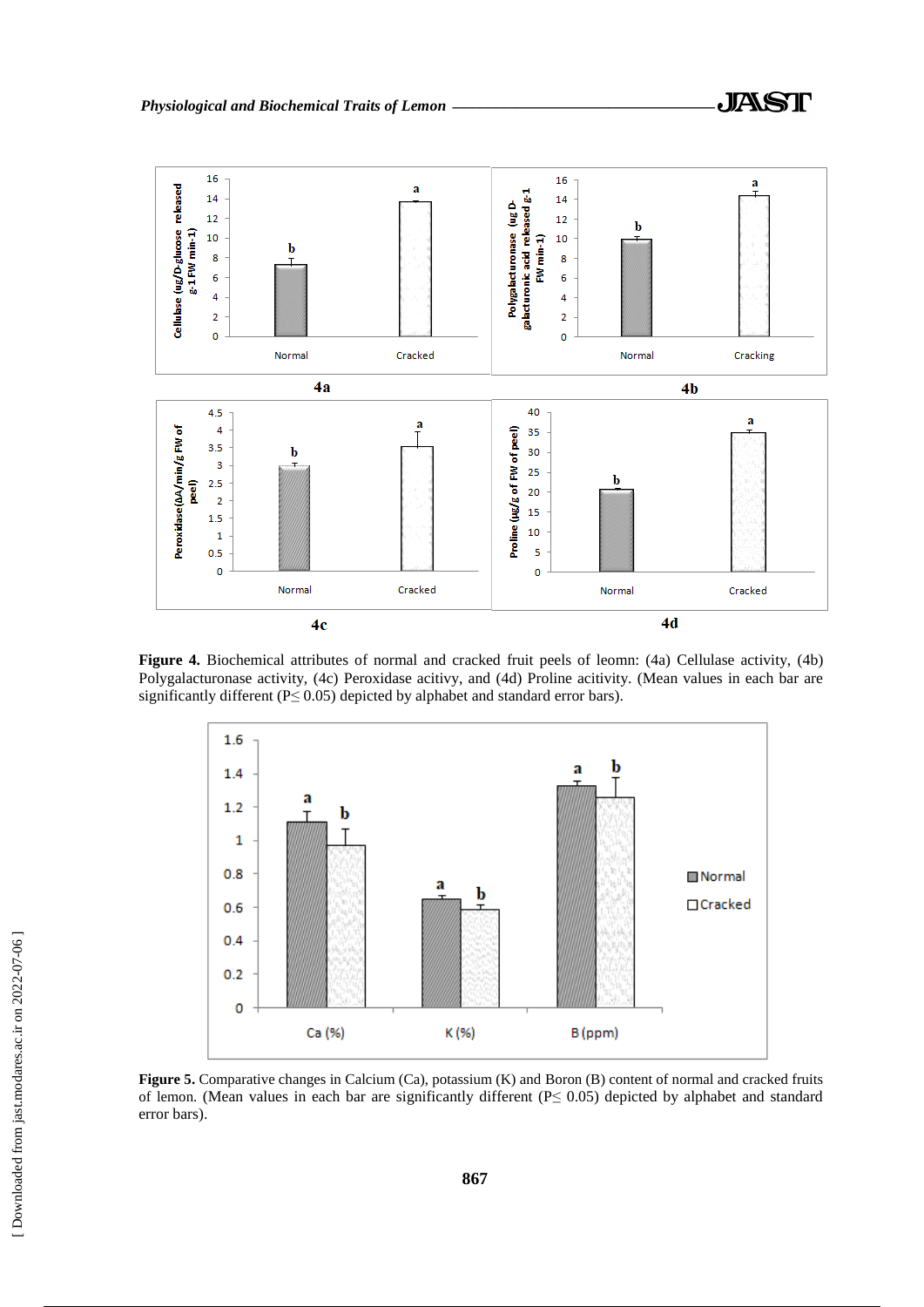suggested that POD activity in fruit peel may be linked to the higher cell damage as a response to stress. The modifications of cell wall properties of peel lead to changes in the peel developmental status and its mechanical extensibility that ultimately become a cause of fruit cracking in citrus species.

Proline plays a very important role in metabolism as it protects the plants from stress by its rapid alleviation. Figure 4-d depicts the comparative proline content of peel of normal and cracked lemon fruits and reveals significant variation in peel proline content. Significantly high proline content  $(34.78 \text{ µg g}^{-1} \text{ of FW of }$  peel) was recorded in cracked peels, whereas it was low in normal fruit peels (20.56  $\mu$ g g<sup>-1</sup> of FW of peel). The higher proline content in peels of cracked fruits during the study was possibly due to stress caused by the pressure of cracking. Hayat *et al*. (2012) indicated that a stressful environment results in an overproduction of proline in plants, which, in turn, imparts stress tolerance by maintaining cell turgor or osmotic balance; stabilizing membranes thereby preventing electrolyte leakage and bringing concentrations of Reactive Oxygen Species (ROS) within normal range, thus preventing oxidative burst in plants.

Nutrient content (Ca, K and B) was estimated in dry peels of normal and cracked lemon fruits (Figure 5). Ca and K content were high in the normal fruit peel (1.11 and 0.65% respectively) compared to the cracked peel (0.97 and 0.59% respectively). Similarly, B content was higher in normal (1.33ppm) compared to the cracked peel (1.26 ppm). The deficiency of minerals Ca and K could induce the physiological disorder of peel breakdown and fruit cracking in citrus cultivars.

The findings of the present study depict the role of nutrients in cracking in accordance to Josan *et al.* (1995), who reported lower Ca and K content in peels of cracked fruits of Baramasi lemon. Calcium is an essential component of cell membrane structure and plays a key role in cell division and growth of plant species. The imbalance or deficiency of minerals like Ca could

induce physiological disorder like rind breakdown in Nules Clementine (Cronje *et al*., 2011). Potassium plays an important role in growth processes of plant cells and, for cell growth, an optimum K content is essential for maintaining cell osmotic potential and turgor pressure. With a decline in K content in the soil and plant, K from the cytoplasm starts getting utilized, resulting in a decline in the cell growth. Similar reports were made by Morgan *et al*. (2005), who evaluated a split prone cultivar Hamlin orange and reported that an increase in K content concomitant with an increase in peel thickness led to reduction in fruit cracking. Alva *et al*. (2006) reported that peels with low K content were susceptible to cracking due to thinner peels. They further concluded that high K content increased fruit size, smoothness, and peel thickness.

Fruit cracking was negatively correlated with Boron (B) content of fruit peel in the present investigation. Boron is also an important micronutrient involved in cell division, cell wall development, phloem development, and movement of sugars, metabolism of nitrogen and phosphorus, and absorption of salts. Boron treatments permitted higher Ca level associated with pectic compounds and a Ca-strengthened cuticle that can resist higher tension. Wang and Qin (1987) observed a significant difference in B content in normal and cracked fruits and concluded that higher B content reduces fruit cracking to some extent.

Fruit Juice: Data presented in Table 1 depicts the juice percent and ascorbic acid content of juice of normal and cracked fruits of lemon. Juice content was significantly high in normal (35.60%) compared to the cracked fruits (16.13%). Ascorbic acid content in normal fruit juice was also higher than cracked fruits. It varied significantly among normal and cracked fruit juice, being lower in cracked fruits (42.48 mg 100 mL<sup>-1</sup> of juice) and higher in normal fruit juice  $(50.54 \text{ mg } 100 \text{ mL}^{-1} \text{ of }$  juice).

The fruit quality defining parameters *viz*., juice percent and ascorbic acid content, were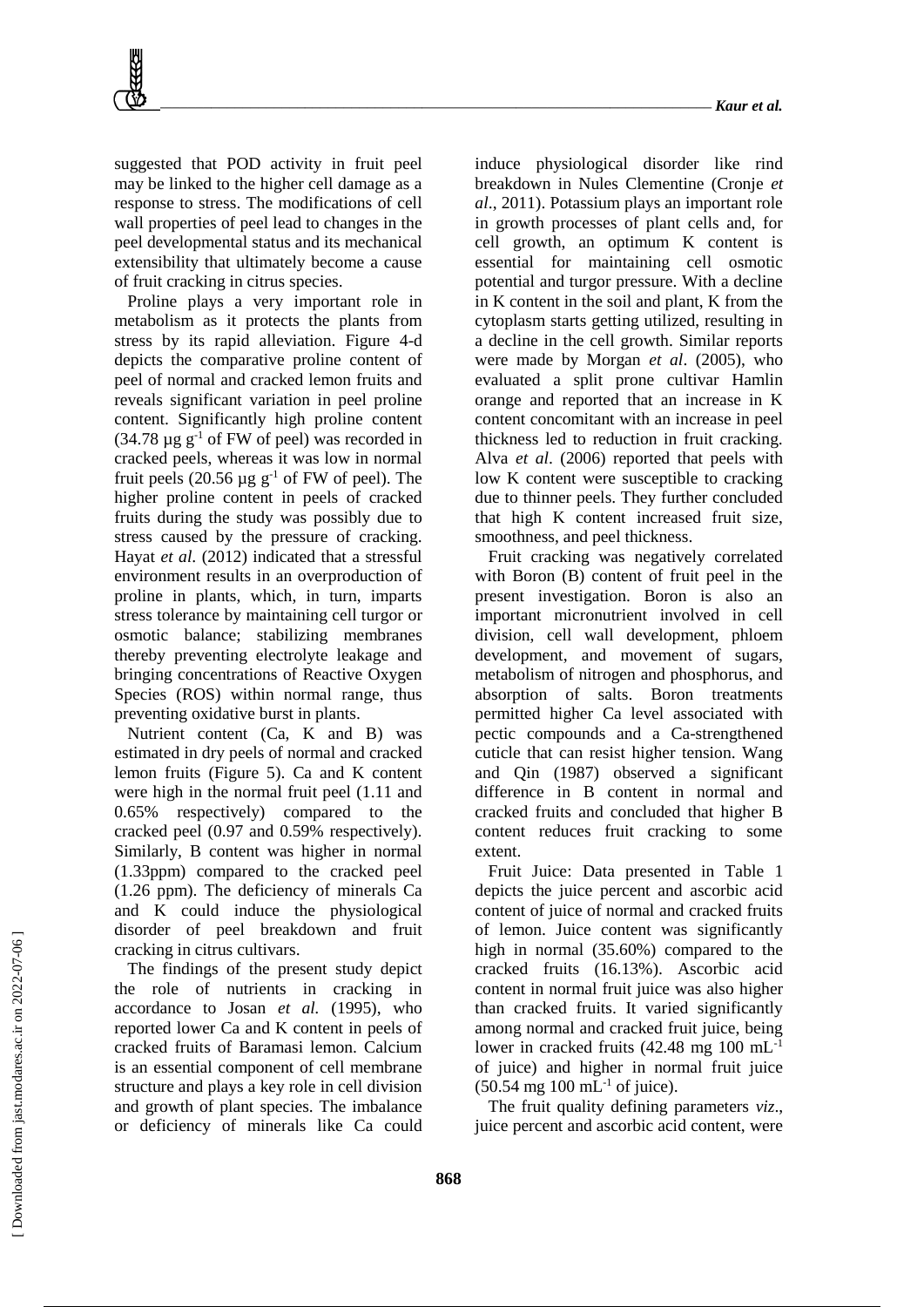| $35.6^{\circ}$<br>$50.54^{\rm a}$<br>Normal<br>42.48 <sup>b</sup><br>$16.13^b$<br>Cracked<br><u>.</u> | Sr No | Fruit type            | Juice % | Ascorbic acid (mg $100 \text{ mL}^{-1}$ of juice) |
|-------------------------------------------------------------------------------------------------------|-------|-----------------------|---------|---------------------------------------------------|
|                                                                                                       |       |                       |         |                                                   |
|                                                                                                       |       |                       |         |                                                   |
|                                                                                                       |       | LSD ( $P \leq 0.05$ ) | 8.79    | 9.22                                              |

Table 1. Juice quality attributes of normal and cracked fruits of lemon.

*a-b* Mean values in the same column having different superscript are significantly different (P≤ 0.05).

higher in normal fruits compared to the cracked ones. Low juice per cent in cracked fruit might be due to decrease in moisture content of fruit, as after splitting, hot weather in direct contact with juice vesicles in fruit pulp resulted in dry fruit vesicles and reduced fruit juice. These results were supported by Alva *et al*. (2006), who reported that fruit cracking in citrus cultivars leads to decline in juice content of fruit along with vitamin C content.

Correlation Studies: Pearson correlation coefficients were generated for establishing a correlation between fruit cracking percent, fruit size, peel (peel thickness, peel percent, proline, peroxidase, cellulase, polygalacturonase, calcium, potassium and boron) and juice parameters (juice percent and ascorbic acid content). It is evident from Table 2 that there was a significant positive correlation of fruit cracking with fruit size  $(r= 0.923^{**})$ , peel proline  $(r= 1.000^{**})$ , peroxidase activity (r= 0.999\*\*), cellulase activity ( $r= 1.000**$ ) and polygalacturonase activity ( $r = 1.000**$ ). Significant negative correlation of fruit cracking was established with peel thickness  $(r = -0.987**)$ , peel percent  $(r=-0.910**)$ , calcium  $(r=$ 0.122\*\*), potassium (r= -0.922\*\*), boron  $(r=-0.922**)$ , juice percent  $(r=-0.998**)$ , and ascorbic acid ( $r = -0.998**$ ) content.

In the current study, we concluded that the fruit cracking incidence was negatively correlated with peel thickness and peel percent. Activity of antioxidant enzyme viz., peroxidase and cell wall degrading enzymes viz., cellulase and polygalacturonase, were positively correlated with fruit cracking, suggesting that alteration in mechanical properties of peel either by lignification or by loss of pectins is associated with fruit cracking. Negative correlation among juice parameters and fruit cracking suggests that fruit cracking results in high economic loss

**Table 2.** Pearson correlation coefficients among fruit cracking percent, peel and juice parameters.

|                           |              | $\mathfrak{D}$ | 3                | 4        | 5 | 6         | 8                                                                                                                   | 9         | 10              | 11                                                                  | 12       | 13                         |
|---------------------------|--------------|----------------|------------------|----------|---|-----------|---------------------------------------------------------------------------------------------------------------------|-----------|-----------------|---------------------------------------------------------------------|----------|----------------------------|
| 1. Fruit cracking percent | $\mathbf{1}$ |                | $.923***-.987**$ | $-.910*$ |   |           | $.999^{**}$ $1.000^{**}$ $1.000^{**}$ $1.000^{**}$ $-.122^{**}$ $-.922^{**}$ $-.922^{**}$ $-.998^{**}$ $-.998^{**}$ |           |                 |                                                                     |          |                            |
| 2. Fruit Size             |              |                | $1 - 888^*$      | $-.816*$ |   |           | $.924^{**}$ $.919^{**}$ $.922^{**}$ $.920^{**}$                                                                     |           | $-.144-.984***$ |                                                                     |          | $-.707-.919***$ $-.918***$ |
| 3. Peel Thickness         |              |                |                  |          |   |           | $.948^{**}$ $-.983^{**}$ $-.984^{**}$ $-.990^{**}$ $-.990^{**}$                                                     | $.230**$  | $.890^*$        | $.938**$                                                            | $.993**$ | $.992**$                   |
| 4. Peel percent           |              |                |                  |          |   |           | $-.903^*$ $-.898^*$ $-.917^{**}$ $-.921^{**}$                                                                       | $.415***$ | $.827*$         | $.893*$                                                             | $.932**$ | $.932**$                   |
| 5. Peroxidase             |              |                |                  |          |   | $.999***$ | $.998^{**}$ $.999^{**}$ $.084^{**}$ $.914^{*}$ $.925^{**}$ $.996^{**}$ $.997^{**}$                                  |           |                 |                                                                     |          |                            |
| 6. Proline                |              |                |                  |          |   |           | $.999^{**}$ $.998^{**}$ $-.098^{**}$ $-.921^{**}$ $-.919^{**}$ $-.996^{**}$ $-.996^{**}$                            |           |                 |                                                                     |          |                            |
| 7. Cellulase              |              |                |                  |          |   |           | $1,1.000^{**}$ $-.137^{**}$ $-.922^{**}$ $-.924^{**}$ $-.999^{**}$ $-.999^{**}$                                     |           |                 |                                                                     |          |                            |
| 8. Polygalacturonase      |              |                |                  |          |   |           |                                                                                                                     |           |                 | 1 $-.134^{**}$ $-.919^{**}$ $-.927^{**}$ $-.999^{**}$ $-1.000^{**}$ |          |                            |
| 9. Calcium                |              |                |                  |          |   |           |                                                                                                                     |           | .244            | .098                                                                | .169     | .159                       |
| 10. Potassium             |              |                |                  |          |   |           |                                                                                                                     |           |                 | .714                                                                | $.920**$ | $.918***$                  |
| 11. Boron                 |              |                |                  |          |   |           |                                                                                                                     |           |                 |                                                                     | $.927**$ | $.929**$                   |
| 12. Juice percent         |              |                |                  |          |   |           |                                                                                                                     |           |                 |                                                                     |          | $1.000**$                  |
| 13. Ascorbic acid         |              |                |                  |          |   |           |                                                                                                                     |           |                 |                                                                     |          |                            |
|                           |              |                |                  |          |   |           |                                                                                                                     |           |                 |                                                                     |          |                            |

\*Correlation is significant at 0.05 level (2-tailed); \*\*Correlation is significant at 0.01 level (2-tailed).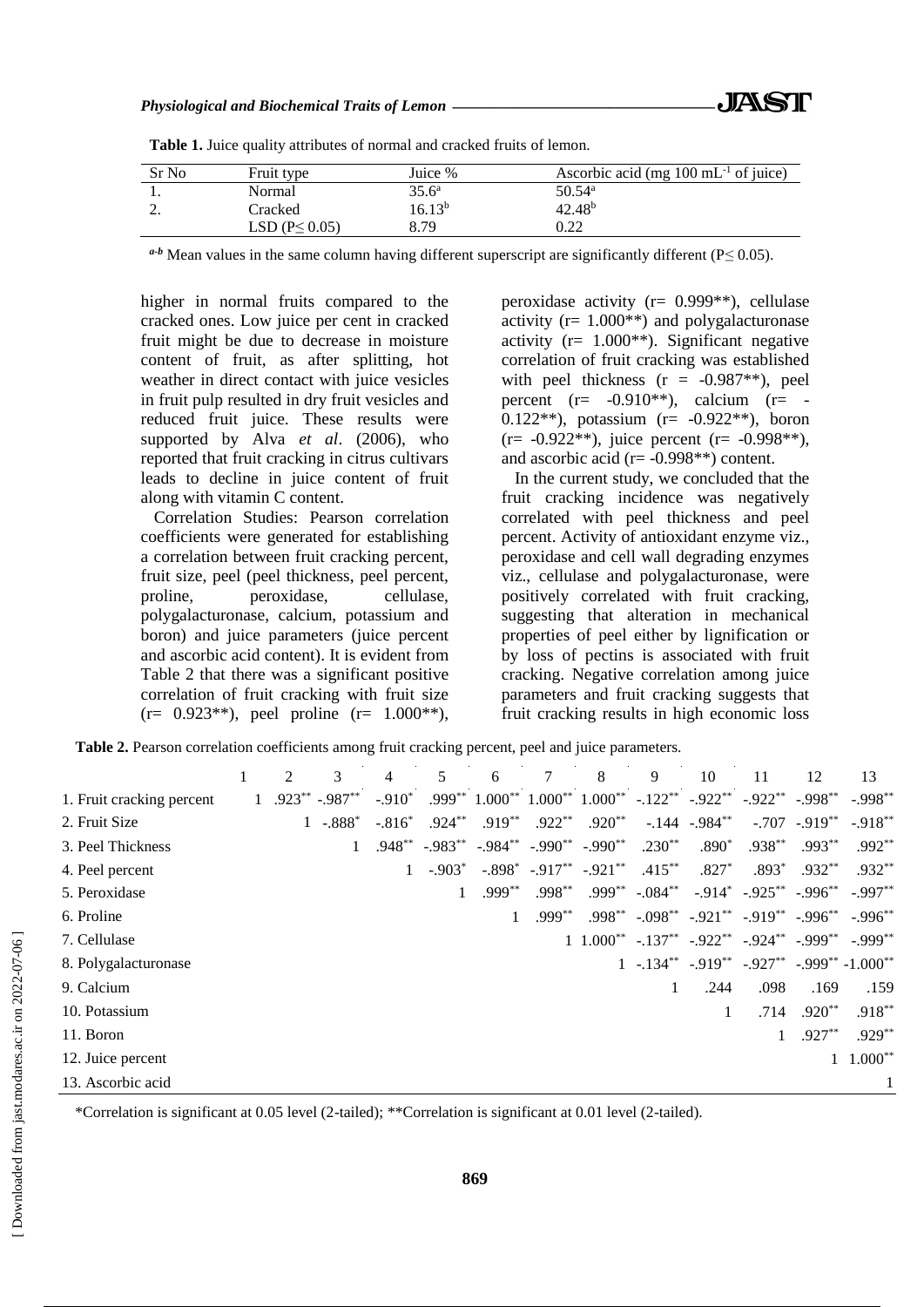due to deterioration of fruit quality parameters *viz*., juice percent and ascorbic acid. Correlation of parameters of normal and cracked orange fruit has been established earlier by Sallato *et al*. (2015).

#### **CONCLUSIONS**

Rainfall and high humidity after a dry spell enhanced absorption of water by fruits that aggravated the incidence of fruit cracking of lemon. The elevated activities of cell wall degrading enzymes cellulase and polygalacturonase in peel of cracked fruit appear to be associated with the enhanced loss of pectins in the cell wall, consequently, reducing peel thickness and tensile strength of the peel, possibly leading to cell wall loosening and crack formation in lemon. Deficiency of nutrients viz., Ca, K, and B in the peel induces physiological disorder leading to fruit cracking that deteriorates the fruit quality by reduction in juice percent and ascorbic acid content. Nutrient deficiency (Ca, K, and B) and higher activities of cellulase and polygalacturonase in peel of cracked fruit peels may be the underlying cause of cracking in lemon.

Foliar spray of calcium, potassium and boron is recommendable as a remedial measure for prevention of fruit cracking in lemon.

## **ACKNOWLEDGEMENTS**

The data provided by the School of Agricultural Meteorology, Punjab Agricultural University, Ludhiana is duly acknowledged.

#### **REFERENCES**

- 1. AOAC. 1990. *Official Methods of Analysis*. Association of Analytical Chemists, Washington DC, USA.
- 2. Ali, A., Summers, L. L., Klein, G. J. and Lovatt, C. J. 2000. Albedo Breakdown in California. *Proc. Int. Soc. Citric.* **2:** 1090- 1093.
- 3. Alva, A. K., Mattos, J. D., Paramasivam, S., Patil, B. and Dou, H. 2006. Potassium Management for Optimizing Citrus Production and Quality. *Int. J. Fruit Sci.,* **6:** 3-43.
- 4. Anonymous, 2018. Package of Practices for Cultivation of Fruits. Punjab Agricultural University Ludhiana.

|           | Mean                      |      |      | Mean                  |      | Mean                    |                |                      |
|-----------|---------------------------|------|------|-----------------------|------|-------------------------|----------------|----------------------|
| Week      | temperature $(^{\circ}C)$ |      |      | relative humidity (%) |      | rainfall intensity (mm) |                | Number of Rainy days |
|           | 2017                      | 2018 | 2017 | 2018                  | 017  | 2018                    | 2017           | 2018                 |
| April I   | 26.7                      | 24.8 | 58   | 52                    | 00   | $00\,$                  | $\theta$       |                      |
| April II  | 26.1                      | 27.5 | 47   | 51                    | 6.2  | $00\,$                  |                | $\Omega$             |
| April III | 23.8                      | 25.6 | 35   | 53                    | 00   | 10.0                    | 0              | $\Omega$             |
| April IV  | 32.7                      | 27.4 | 37   | 41                    | 00   | $00\,$                  | 0              | $\theta$             |
| May I     | 25.6                      | 30.4 | 34   | 42                    | 00   | 15.4                    | 0              | $\theta$             |
| May II    | 33.5                      | 29.7 | 34   | 39                    | 00   | 36                      | 0              | $\Omega$             |
| May III   | 32.5                      | 30.9 | 37   | 37                    | 00   | $00\,$                  | 0              | $\Omega$             |
| May IV    | 32.7                      | 32.9 | 41   | 21                    | 10.0 | 00                      |                | $\Omega$             |
| June I    | 31.0                      | 34.4 | 47   | 35                    | 21.6 | $00\,$                  |                | $\Omega$             |
| June II   | 33.2                      | 32.9 | 47   | 53                    | 26.6 | 37.8                    |                | 2                    |
| June III  | 32.2                      | 32.9 | 42   | 49                    | 5.0  | 66.8                    |                | 2                    |
| June IV   | 31.5                      | 32.3 | 64   | 49                    | 18.8 | $00\,$                  | $\overline{c}$ | 0                    |
| July I    | 30.6                      | 30.8 | 68   | 58                    | 77.2 | 37.2                    | 3              | $\theta$             |
| July II   | 30.5                      | 29.9 | 70   | 73                    | 39.6 | 52.8                    | 4              | 2                    |
| July III  | 31.7                      | 31.8 | 67   | 69                    | 9.8  | 64.0                    | 2              | $\Omega$             |
| July IV   | 31.5                      | 29.7 | 70   | 80                    | 25.0 | 167.8                   |                | 4                    |

**Annexure 1.** Agro meteorological data for the period April to July 2017 and 2018. *<sup>a</sup>*

*a* (Attained from School of Agricultural Meteorology, PAU).

**870**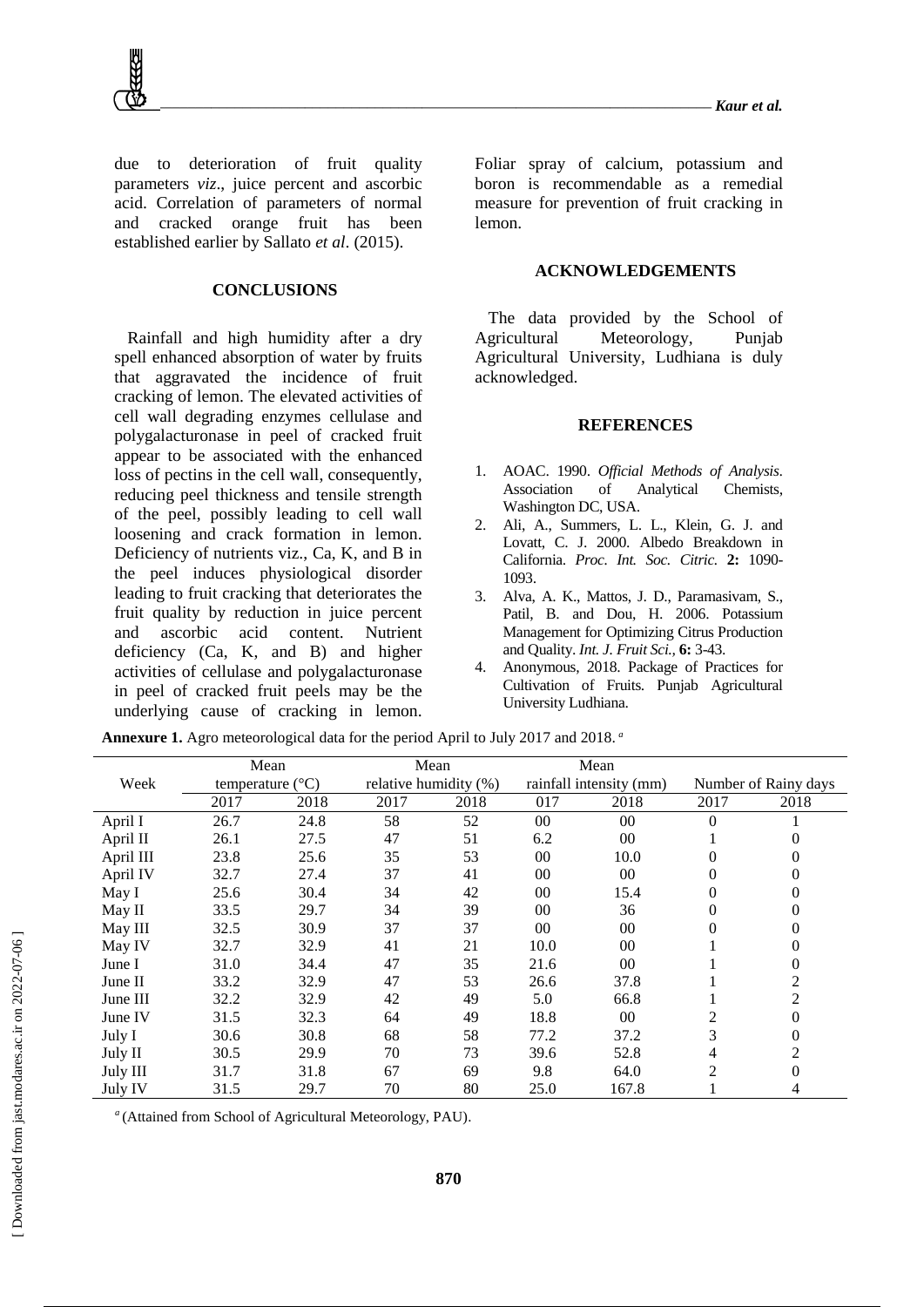- 5. Barry, G. H. and Bower, J. P. 1997. Manipulation of Fruit Set and Stylar-End Fruit Split in 'Nova' Mandarin Hybrid. *Sci. Hort.,* **70:** 243-250.
- 6. Bates, L. S., Waldren, R. P. and Teare, I. D. 1973. Rapid Determination of Free Proline for Stress Studies. *Plant Soil,* **39:** 205-207.
- 7. Berger, K. C. and Truog, E. 1939. Boron Determination in Soils and Plants. *Ind. Eng. Chem. Res.,* **11:** 540-545.
- 8. Butani, A. M., Purohit, H. P., Solanki, R., Mishra, P. and Dadhaniya, D. 2019. A Chronic Problem of Fruit Cracking in Fruit rops: A Review. *Acta Sci. Agric.,* **3:** 270-274
- 9. Brummell, D. A. 2006. Cell Wall Disassembly in Ripening Fruit. *Func. Pl. Biol.* **33:** 103-119.
- 10. Chapman, H. D. and Pratt, P. F. 1961. *Methods of Analysis for Soils, Plants and Waters.* University of California, Los Angeles. PP. 60- 61, 150-179.
- 11. Cronje, P. J. R., Barry G. H. and Huysamer, M. 2011. Fruit Position during Development of '*Nules Clementine*' Mandarin Affects the Concentration of K, Mg and Ca in the Flavedo. *Sci. Hort.,* **130:** 829-837.
- 12. FAO. 2018. FAO, Food and Agriculture Organization of the United Nations, Rome, Italy. www.fao.org
- 13. Garcia-Luis, A., Duarte, A. M. M., Kanduser, M. and Guardiola, J. L. 2001. The Anatomy of Fruit in Relation to the Propensity of Citrus Fruit to Split. *Sci. Hort.,* **87:** 33-52.
- 14. Hayat, S., Hayat, Q., Alyemeni, M. N., Wani, A. S., Pichtel, J. and Ahmad, A. 2012. Role of Proline under Changing Environment: A Review. *Plant Signa. Behav.,* **7:** 1456-1466.
- 15. Holtzhausen, L. C. 1981. Creasing: Formulating a hypothesis. *Proc. Int. Soc. Citric.,* **1:** 201-204.
- 16. Hutton, R. J., Landsberg, J. J. and Sutton, B. G. 2007. Timing Irrigation to Suit Citrus Phenology: a Means of Reducing Water without Compromising Fruit Yield and Quality? *Aust. J. Exp. Agric.,* **47:** 71-80.
- 17. Josan, J. S. 1991. Studies on the Fruit Cracking in Lemon [*Citrus limon* (L) Burm.]. PhD. Thesis, Punjab Agricultural University, Ludhiana, India.
- 18. Josan, J. S, Sandhu, A. S., Singh, R. and Dhillon, D. S. 1995. Effect of Plant Growth Regulators and Nutrients on Fruit Cracking in Lemon. *Indian J. Hortic.,* **52:** 121-24.
- 19. Kaur, R., Kaur, N. and Singh, H. 2019. Pericarp and Pedicel Anatomy in Relation to

Fruit Cracking in Lemon (*Citrus limon* L. Burm). *Sci. Hort.*, **246**: 462-68.

- 20. Kaur, R., Kaur, N. and Singh, H. 2022. Fruit Cracking in Lemon cv. Punjab Baramasi in Relation to Developmental Physiology. *Proc. Natl. Acad. Sci., India, Sect. B Biol. Sci.*
- 21. Khehra, S. and Bal, J. S. 2014. Influence of Foliar Sprays on Fruit Cracking in Lemon. *Int. J. Pl. Env. Sci.,* **4:** 124-28.
- 22. Kaur, R., Kaur, N. and Singh, H. 2022. Fruit Cracking in Lemon cv. Punjab Baramasi in Relation to Developmental Physiology. *Proc. Natl. Acad. Sci., India, Sect. B Biol. Sci.*
- 23. Li, J. 2009. Cell Wall Metabolism and Unrelated Gene Isolation of Pitting Fruit Peel in Citrus. PhD. Thesis, South China Agricultural University, Guangzhou, China.
- 24. Li, J. and Chen, J. 2017. Citrus Fruit Cracking: Causes and Occurrence. *Horti. Pl. J*., **3:** 255- 260.
- 25. Li, J., Zhang, P. P., Chen, J. Z., Yao, Q. and Jiang, Y. M. 2009. Cellular Wall Metabolism in Citrus Fruit Pericarp and Its Relation to Creasing Fruit Rate. *Sci. Hort.,* **122:** 45-50.
- 26. Lu, P. L. and Lin, C. H. 2011. Physiology of Fruit Cracking in Wax Apple (*Syzygium samarangense*). *Botanica Orientalis J. Pl. Sci*., **8:** 70-76.
- 27. Malik, C. P. and Singh, M. B. 1980. Plant Enzymology and Histo-Enzymology: *A Text Manual*. Kalyani Publishers, New Delhi, 286 PP.
- 28. Milad, R. E. and Shackel, K. A. 1992. Water Relations of Fruit and Cracking in French Prune (*Prunus domestica* L cv. French). *J. Am. Soc. Hortic. Sci.,* **117:** 824-828.
- 29. Morgan, K. T., Rouse R., E., Roka, F. M., Futich, S. H. and Zekri, M. 2005. Leaf and Fruit Mineral Content and Peel Thickness of 'Hamlin' Orange. *Proc. Florida State Hortic. Soc.,* **118:** 19-21.
- 30. Pretel, M. T., Amoros, A., Botella, M. A., Serrano, M. and Romojaro, F. 2005. Study of Albedo and Carpelar Membrane Degradation for Further Application in Enzymatic Peeling of Citrus Fruits. *J. Sci. Food Agri.,* **85:** 86-90.
- 31. Robinson, D. S. 1991. Peroxidases and Their Significance in Fruit and Vegetables. In: "*Food Enzymology*"*,* (Ed.): Fox, P. F. Elsevier Science Publishers, London, PP. 399-426.
- 32. Saleem, B. A., Hassan, I., Singh, Z., Malik, A.M., Prevez, M. A. 2014. Comparative Changes in the Rheological Properties and Cell Wall Metabolism in Rind of Healthy and Creased Fruit of Washington Navel and